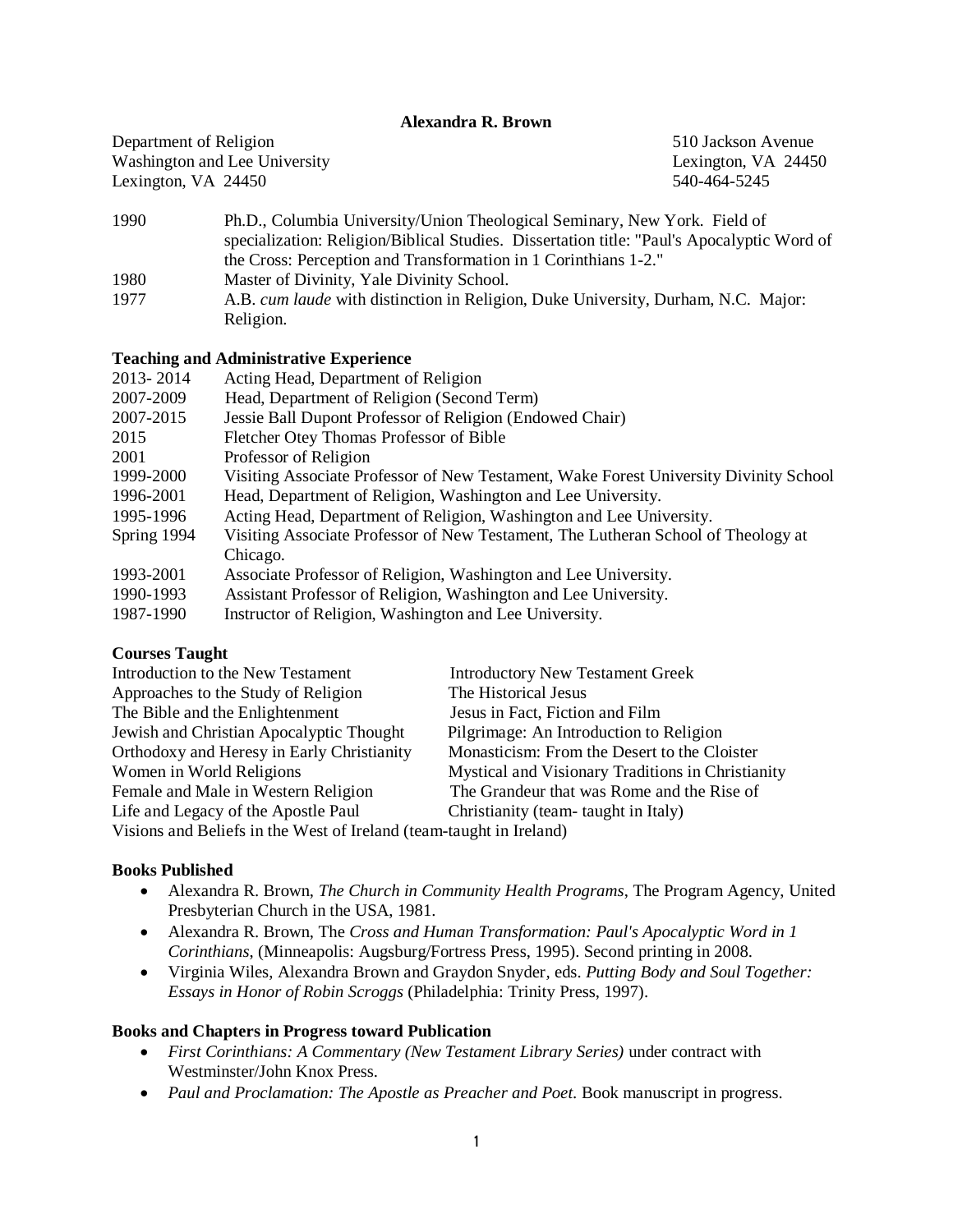- 1 and 2 Corinthians for *The Cambridge Companion to the New Testament*, invited manuscript in progress for publication by Cambridge University Press in 2019.
- "Sin and Its Remedy in 1 Corinthians" paper accepted for publication in series *Contours of Pauline Theology* (Cascade imprint of Wipf and Stock) projected 2020

## **Selected Chapters and Articles since 2000**

- "Kairos Gathered: Time, Tempo, and Typology in 1 Corinthians," *Interpretation: A Journal of Bible and Theology*, Vol 72. 1, Jan. 2018.
- "Introduction and Annotations for 2 Corinthians" in the New Oxford Annotated Bible ( $5<sup>th</sup>$ edition) Oxford University Press, 2018.
- "John 1:19-28," "John 1:29-34;" "John 1:35-42," Three essays for Feasting on the Gospels, John, Volume 1, eds. Cynthia Jarvis and Elizabeth A. Johnson (Westminster/John Knox Press) 2015.
- "Creation, Gender and Identity in New Cosmic Perspective," for The Unrelenting God: Essays on God's Action in Scripture in Honor of Beverly Roberts Gaventa edited by David J. Downs and Matthew L. Skinner, Eerdmans, 2013.
- "Paul's Apocalyptic Cross and Philosophy: Reading 1 Corinthians with Giorgio Agamben and Alain Badiou," in Joshua B. Davis and Douglas Harink, Apocalyptic and the Future of Theology (Eugene Oregon, Cascade Books) 2012, 96-117.
- "Wisdom Literature: Theoretical Perspectives," *The Encyclopedia of Religion*, ed., Mircea Eliade (New York: MacMillan Press, 1986). Revised for second edition, 2005.
- "Narrative Theology in the Pauline Epistles? A Response to Papers by Richard Hays and Sylvia Keesmat" in Horizons in Biblical Theology, Vol 26. No.1, 2004.
- "Character Formation or Character Transformation?: The Challenge of Cruciform Exegesis for Character Ethics in Paul," in William P. Brown, ed., *The Character of Scripture: Moral Formation, Community, and Biblical Interpretation* (Grand Rapids: Eerdmans, 2002).
- "Paul and the Parousia" in John T. Carroll, ed., *The Return of Jesus in Early Christianity*  (Peabody, Mass: Hendrickson, 2000).
- Essays on "Regeneration," "Latter Days," and "Judgment" for the *Eerdmans Dictionary of the Bible* (2000).

# **Selected Reviews since 2000**

- Review of Charles L. Campbell, 1 Corinthians: Belief A Theological Commentary on the Bible (Westminster/John Knox, 2018) *Interpretation: A Journal of Bible and Theology* 73.2 (2019) 199-201.
- Review of Kyle B. Wells, Grace and Agency in Paul and Second Temple Judaism: The Transformation of the Heart (Novum Testatmentum Supplements, 157: Brill, 2014) *Journal of Theological Studies* (Oxford University Press) 69.1 (2018) 299-301.
- Review of J.P. Davies, Paul Among the Apocalypses? An Evaluation of the "Apocalyptic Paul in the Context of Jewish and Christian Apocalyptic Literature (London/New Dehli/Sydney: Bloomsbury T&T Clark, 2016) *Catholic Biblical Quarterly* 80.2 (2018) 330-331.
- Review of L.L. Welborn, Paul's Summons to Messianic Life, (New York: Columbia University Press, 2015) for *Review of Biblical Literature*, July, 2016.
- Review of N.T. Wright, Paul and the Faithfulness of God, (Minneapolis: Fortress Press, 2013) for *The Christian Century,* October 2014.
- Review of J.M.F. Heath, Paul's Visual Piety: The Metamorphosis of the Believer (Oxford: Oxford University Press, 2013) for *The Expository Times* 125.12, 2014.
- Review of Francis Taylor Gench, Encountering God in Tyrannical Texts, (Louisville: Westminster John Knox, 2014) for *The Christian Century* (forthcoming)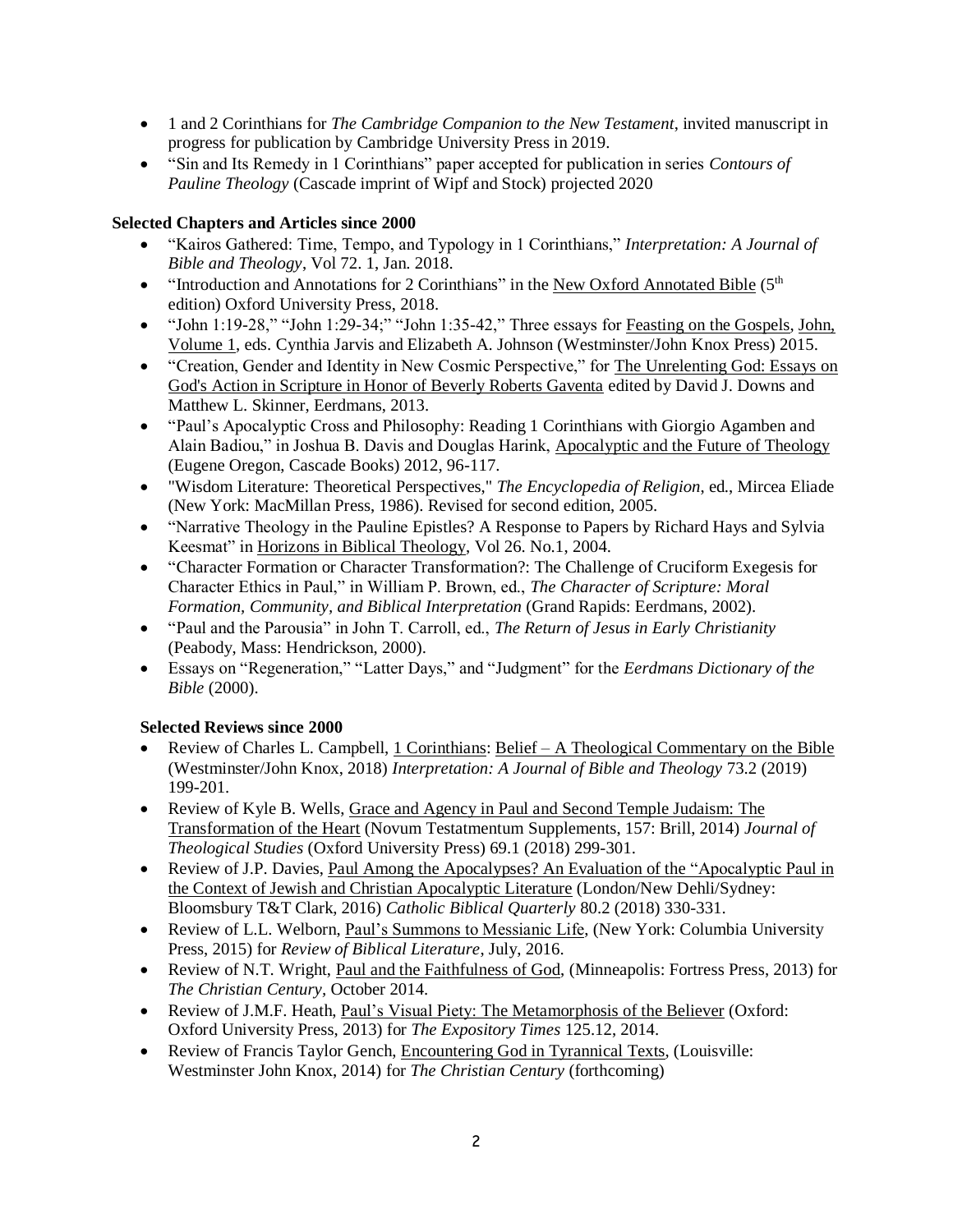- Review of Michael Lakey, Image and Glory of God: 1 Corinthians 11:2-16 as a Case Study in Bible, Gender and Hermeneutics (Library of New Testament Studies 418; London/New York: Clark, 2010) for *Catholic Biblical Quarterly* (2012).
- Review of Margaret Mitchell, Paul, the Corinthians and the Birth of Christian Hermeneutics (Cambridge University Press, 2010) for *Interpretation: A Journal of Bible and Theology* (2011)
- Review of Douglas A. Campbell, The Deliverance of God: An Apocalyptic Rereading of Justification in Paul (Grand Rapids, Eerdmans, 2009) for *Theology Today* 68.1, April 2011.
- Review of Ian W. Scott, Paul's Way of Knowing (Grand Rapids, Baker Academic, 2009) for *Interpretation: A Journal of Bible and Theology* (forthcoming in 2011).
- Review of Vincent P. Brannick, Understanding Paul and His Letters (New York, Paulist Press, 2009) for Biblical Theology Bulletin 41.1 (February, 2011).
- Review of Anthony C. Thiselton, "The First Epistle to the Corinthians: A Commentary on the Greek Text" (Grand Rapids: Eerdmans, 2000) in *Interpretation* 56, no.1, 2002.

# **Representative Papers, Lectures and Seminars since 2000**

- Formal Response to paper by David Konstan (Classics, NYU) on "Forgiveness in the New Testament and Classical Literature" for the *Bible and the Emotions* session at the annual meeting of the Society of Biblical Literature, Boston MA, November, 2017.
- The *Speaks Lecture Series* at Hood Seminary, Salisbury N.C.: 1) "The Word of the Cross and Speech-Activism;" 2) "Gathering Time: Sounding Kairos in the Congregation." October 7-8, 2016.
- "Gathering Time: Typology and Temporality in 1 Corinthians" a paper presented by invitation for the Columbia New Testament Seminar at Columbia University, New York, February 2016.
- "1 Corinthians 1-2 for Divinity Students." Guest lecture at Duke Divinity School, April 2016.
- Formal Response to paper by Mark Burrows on Rilke and Theology entitled "Poetic Transgressions and Theological Writing: Rilke's Sonnets to Orpheus as an Experiment in Bricolage" for the Society of Biblical Theologians, annual meeting, February, 2015.
- "Breton's Radical Paul: Philosophical Rupture and the Apocalypse of the Cross," a paper for the American Academy of Religion Annual Meeting, Nov. 2014. "Explorations in Theology and Apocalyptic" session.
- "The Making and Remaking of the Bible," "Assembling the Text: How the Letters of Paul Were Collected, Translated and Included in the Bible," and "The Bible and the Enlightenment." Three lectures for the Washington and Lee Alumni College, *The History of the Bible*, June, 2012.
- "Paul's Apocalyptic Cross meets Philosophy" a paper delivered to Duodecim, an invited colloquium of theologians and biblical scholars. May, 2012.
- "Preaching Paul on the Cross and Human Transformation." Guest lecture for Duke Divinity School, April, 2011.
- "Paul, Messianic Power and the Cross: Reading 1 Corinthians with Two  $21<sup>st</sup>$  Century Philosophers," a seminar for the Center for Theological Inquiry, Princeton, NJ, February, 2010.
- "Paul and Agency in the Time that Remains," a paper for the Pauline Soteriology Group of the Society for Biblical Literature, November, 2008.
- "Discerning the Mystery: Education as Paying Attention," Baccalaureate Address for Washington and Lee University, June 2007.
- "The Apostle Paul and the Corinthian Women," Class of '62 Lecture at Washington and Lee University, September 2006.
- Three Lectures for the 2004 Washington and Lee Alumni College: *The Historical Jesus: Early Christianity and the New Testament*: 1) "The Theologian and the Historical Jesus;" 2) "The Earliest Witness to Jesus: Paul;" 3) "Paul and the Accounts of Jesus' Death and Resurrection"